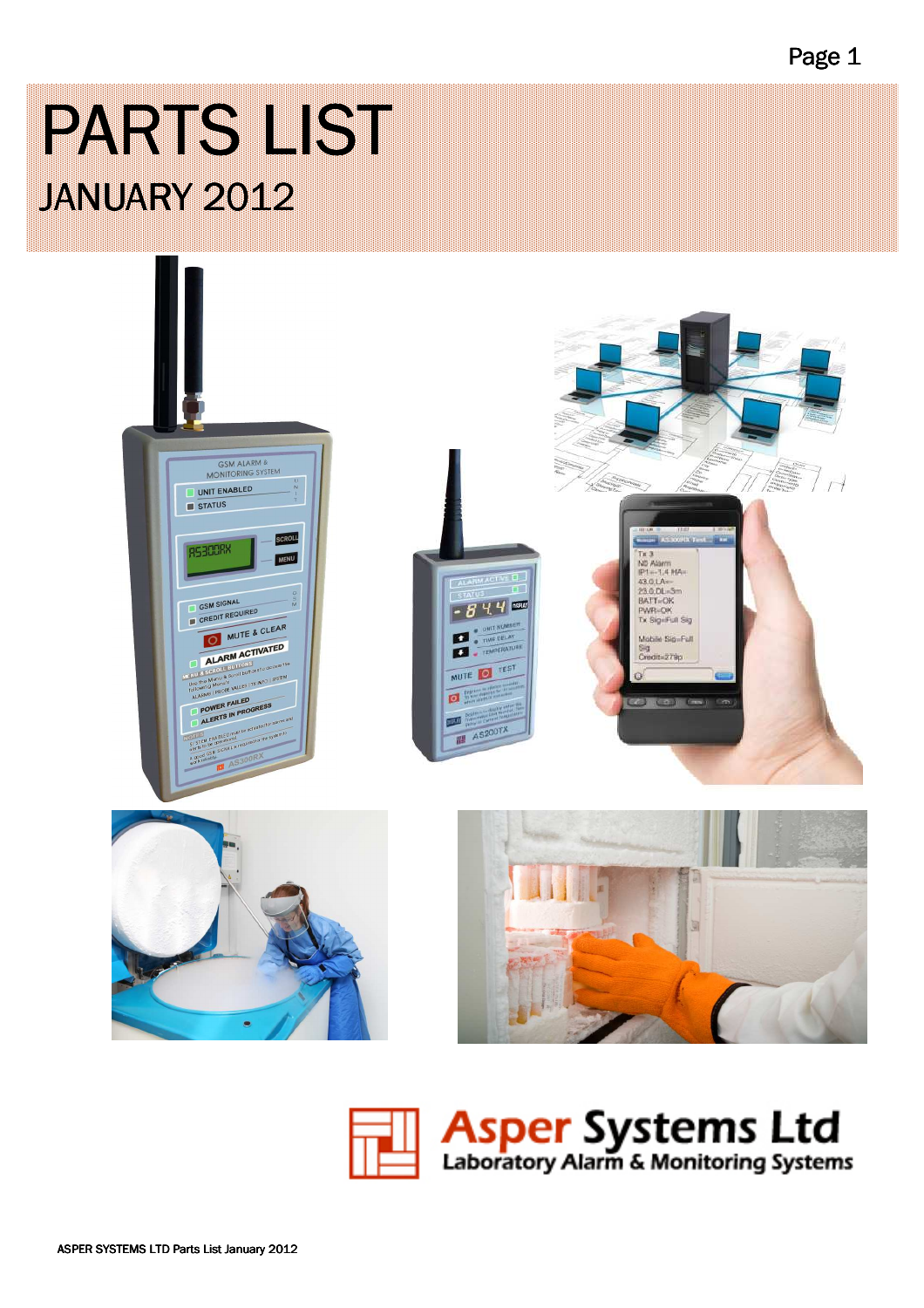# GENERAL INFORMATION

The Systems have been split into three, they are as follows :-



## AS300 System (Page 4)

Notes have been given on page 4 regarding the suitability of choosing the correct receiver for the customers application.

#### AS200 System (Page 6)

- 1. We would recommend that all new systems purchased use the AS300RX or AS300 Communicator. If an AS200RX receiver is required we would also recommend an AS300 Communicator is also purchased as this will give text information on transmitters and web access if required.
- 2. For existing AS200 system, a simple upgrade using the AS300 Communicator will greatly advance the system allowing access by text to current values in the transmitters and web data if required. Existing AS200RX receiver can be left to work in conjunction with the AS300 Communicator. Installation of the AS300 Communicator only requires it to be powered up and the base to be set to the same as existing AS200RX receiver.

### SERVER BASED FACITITIES FOR AS300 UNITS (Page 7)

Two services are available, "Unit Health Check" and "Full Server Facilities"

The "Full Server Facilities" can be purchased with the system or at a later date. Registration to use the server facilities can be done at Asper's web site. http://www.asper.co.uk/WSregister.htm

#### **DELIVERY**

Standard delivery 4 to 6 weeks.

## **WARRANTY**

All goods have a one year return to base warranty.

### OUT OF WARRANTY REPAIR

Goods can be returned for repair which are out of warranty. An initial £55.00 + Vat charge will be made on all items returned, this fee will apply even if the goods are found to be uneconomical for repair.

### **CONDITIONS OF SALE**

All goods and services are supplied in accordance with our company terms and conditions which are available on request or can be downloaded from our web site at www.asper.co.uk/Downloads.htm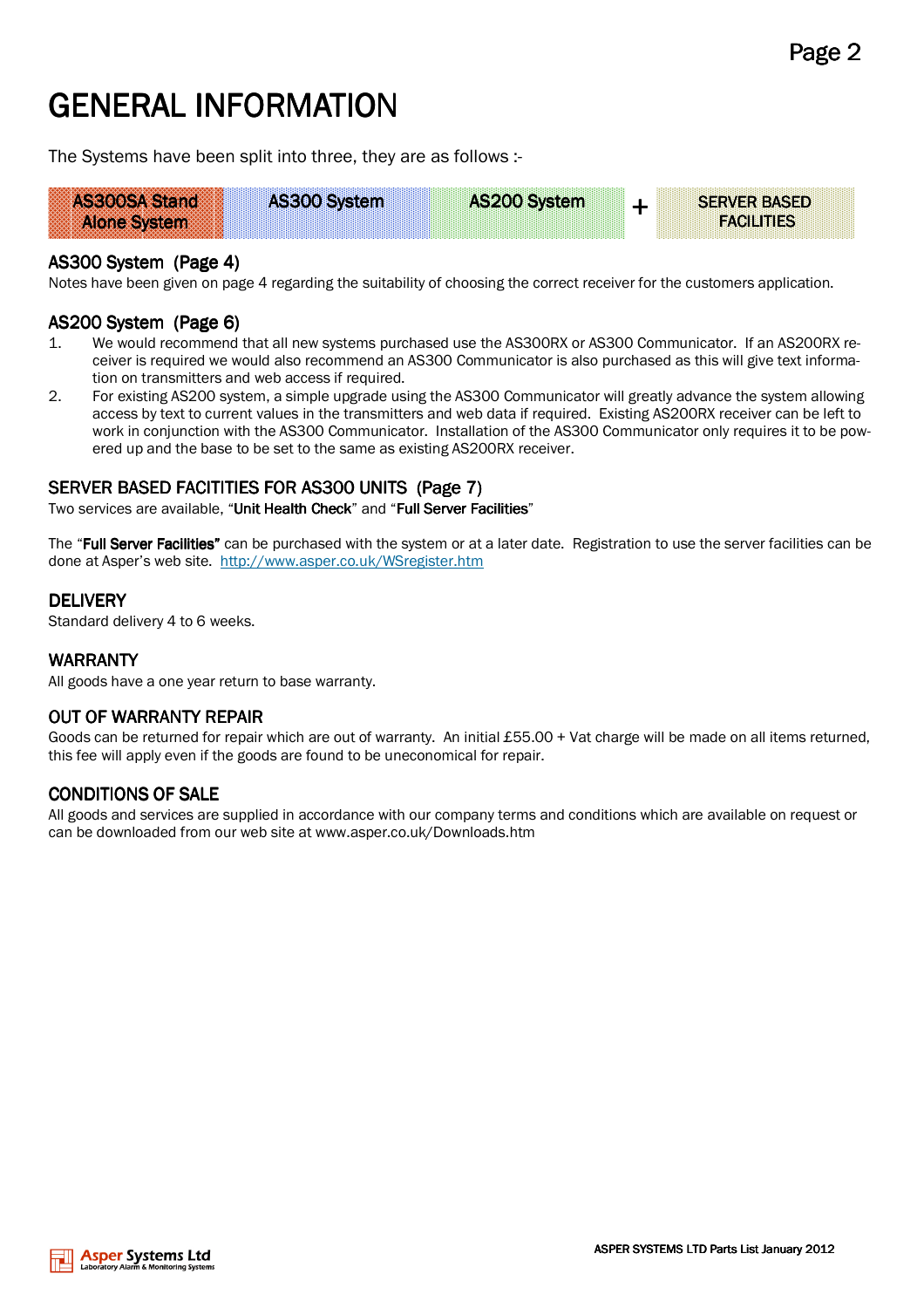|                                          | <u> Hilaya Hilaya Marakatan Marakatan Marakatan Marakatan Ing Pangang Barat Barat Barat Barat Barat Barat Barat Barat Barat Barat Barat Barat Barat Barat Barat Barat Barat Barat Barat Barat Barat Barat Barat Barat Barat Bara</u> | <b>AS300 Stand Alone System</b>                                                                                                                                                                    |                                                          |                                                                                                                                                                              | <u> Maria Maria Maria Maria Maria Maria Maria Maria Maria Maria Maria Maria Maria Maria Maria Maria Maria Maria M</u>              |
|------------------------------------------|--------------------------------------------------------------------------------------------------------------------------------------------------------------------------------------------------------------------------------------|----------------------------------------------------------------------------------------------------------------------------------------------------------------------------------------------------|----------------------------------------------------------|------------------------------------------------------------------------------------------------------------------------------------------------------------------------------|------------------------------------------------------------------------------------------------------------------------------------|
|                                          |                                                                                                                                                                                                                                      |                                                                                                                                                                                                    |                                                          | <b>AS300SA</b>                                                                                                                                                               | <b>Equipment</b>                                                                                                                   |
|                                          | <b>Web Data Analysis &amp;</b><br><b>Alarm Log</b>                                                                                                                                                                                   | <b>Mobile Phone</b>                                                                                                                                                                                |                                                          |                                                                                                                                                                              |                                                                                                                                    |
|                                          |                                                                                                                                                                                                                                      |                                                                                                                                                                                                    |                                                          |                                                                                                                                                                              |                                                                                                                                    |
|                                          | System for individual and remote equipment.<br>$\triangleright$ Two Temperature inputs + One volt Free Input.<br>Text Alarm Alerts with temperatures.                                                                                | ▶ Query Unit for real time temperatures from mobile phone.                                                                                                                                         |                                                          | $\blacktriangleright$ Web facility avalible for data and alarm information.<br>Five Telephone numbers.<br>No telephone Line required.<br>$\triangleright$ Simple to Install. |                                                                                                                                    |
| ikan.<br><b>Number</b>                   | <b>Description</b>                                                                                                                                                                                                                   |                                                                                                                                                                                                    | AS300SA                                                  |                                                                                                                                                                              |                                                                                                                                    |
| <b>AS300SA</b>                           |                                                                                                                                                                                                                                      | GSM Alarm, Monitoring & Data Logging Unit to Web                                                                                                                                                   |                                                          |                                                                                                                                                                              |                                                                                                                                    |
|                                          |                                                                                                                                                                                                                                      | <b>INPUTS - OUTPUTS - TEMPERATURE PROBES - SIM CARD- DATA WEB OPTIONS</b><br><b>HAVE TO BE PURCHASED IN ADDITION TO THE BASIC AS300SA</b>                                                          |                                                          |                                                                                                                                                                              |                                                                                                                                    |
|                                          |                                                                                                                                                                                                                                      |                                                                                                                                                                                                    | <b>INPUTS</b>                                            |                                                                                                                                                                              |                                                                                                                                    |
| <b>AS300-IP1/T</b>                       | <b>INPUT 1</b>                                                                                                                                                                                                                       | Temperature range -200°C to +100℃                                                                                                                                                                  |                                                          |                                                                                                                                                                              |                                                                                                                                    |
| <b>AS300-IP2/T</b>                       | <b>INPUT 2</b>                                                                                                                                                                                                                       | Temperature range -200°C to +100℃                                                                                                                                                                  |                                                          |                                                                                                                                                                              |                                                                                                                                    |
| <b>AS300-IP3</b>                         | <b>INPUT 3 DIGITAL</b>                                                                                                                                                                                                               | Volt Free Contact. (Can be used for a door switch etc)                                                                                                                                             |                                                          |                                                                                                                                                                              |                                                                                                                                    |
|                                          |                                                                                                                                                                                                                                      |                                                                                                                                                                                                    | <b>GIBRELLERE</b>                                        |                                                                                                                                                                              |                                                                                                                                    |
| <b>AS300-RL</b>                          | RELAY OUTPUT                                                                                                                                                                                                                         | <b>Volt Free Contact</b>                                                                                                                                                                           |                                                          |                                                                                                                                                                              |                                                                                                                                    |
|                                          |                                                                                                                                                                                                                                      |                                                                                                                                                                                                    | <b>TEMPERATURE PROBES</b>                                |                                                                                                                                                                              |                                                                                                                                    |
| PT1000-B-C                               | TEMPERATURE PROBE CLASS B<br>and $I/P2$ (1m)                                                                                                                                                                                         |                                                                                                                                                                                                    |                                                          |                                                                                                                                                                              | Platinum Resistance Temperature Probe -200℃ to +100℃ (Cl ass B) for I/P1                                                           |
| <b>PT1000-A-C</b><br><b>Heavy Duty</b>   |                                                                                                                                                                                                                                      | P1 and I/P2 (1m) Wire Diameter approx 4mm                                                                                                                                                          |                                                          |                                                                                                                                                                              | TEMPERATURE PROBE CLASS A HEAVY DUTY Platinum Resistance Temperature Probe -200°C to +100°C (Class A) for I/                       |
| 5m Probe Ext                             |                                                                                                                                                                                                                                      | 5 Metre Extension for Temperature Probe                                                                                                                                                            |                                                          |                                                                                                                                                                              |                                                                                                                                    |
|                                          |                                                                                                                                                                                                                                      |                                                                                                                                                                                                    | <b>SIM GARD</b><br>AS300SA unit with a PAYG O2 sim card. |                                                                                                                                                                              | The customer can purchase there own sim card, the AS300SA can be configured to accept PAYG or Contract Sim's. Asper can supply the |
| <b>AS300SIM</b>                          |                                                                                                                                                                                                                                      | Pay as you go O2 Sim Card with £10.00 Credit                                                                                                                                                       |                                                          |                                                                                                                                                                              |                                                                                                                                    |
|                                          |                                                                                                                                                                                                                                      | WEB FACILITY FOR DATA LOGGING & ALARM INFORMATION                                                                                                                                                  |                                                          |                                                                                                                                                                              |                                                                                                                                    |
|                                          |                                                                                                                                                                                                                                      |                                                                                                                                                                                                    | <b>PLEASE SEE PAGE 7 FOR PRICING</b>                     |                                                                                                                                                                              |                                                                                                                                    |
|                                          |                                                                                                                                                                                                                                      |                                                                                                                                                                                                    | <b>ORTIONS</b>                                           |                                                                                                                                                                              |                                                                                                                                    |
| <b>AS200TC</b>                           |                                                                                                                                                                                                                                      | Temperature Alarm Simulator and Calibration Unit.<br>2 Point Temperature Simulator for Test Purposes approx (+50°C and -50°)<br>1 Point Calibration (0.0°C) error better than 0.03° C for AS300SA. |                                                          |                                                                                                                                                                              |                                                                                                                                    |
| <b>AS200TC</b><br><b>Cal Certificate</b> | Cal Certificate for AS200TC at 0°C                                                                                                                                                                                                   |                                                                                                                                                                                                    |                                                          |                                                                                                                                                                              |                                                                                                                                    |
| CO <sub>2</sub> / Temp<br><b>Probe</b>   |                                                                                                                                                                                                                                      | Combined Co2 (0 to 20%) and Temperature Probe, Input 1 and Input 2 option required (RS232 port used)                                                                                               |                                                          |                                                                                                                                                                              |                                                                                                                                    |
| <b>Humidity/Temp</b><br><b>Probe</b>     |                                                                                                                                                                                                                                      | Combined Humidity (0 to 100%) and Temperature Probe, Input 1 and Input 2 option required (RS232 port used)                                                                                         |                                                          |                                                                                                                                                                              |                                                                                                                                    |

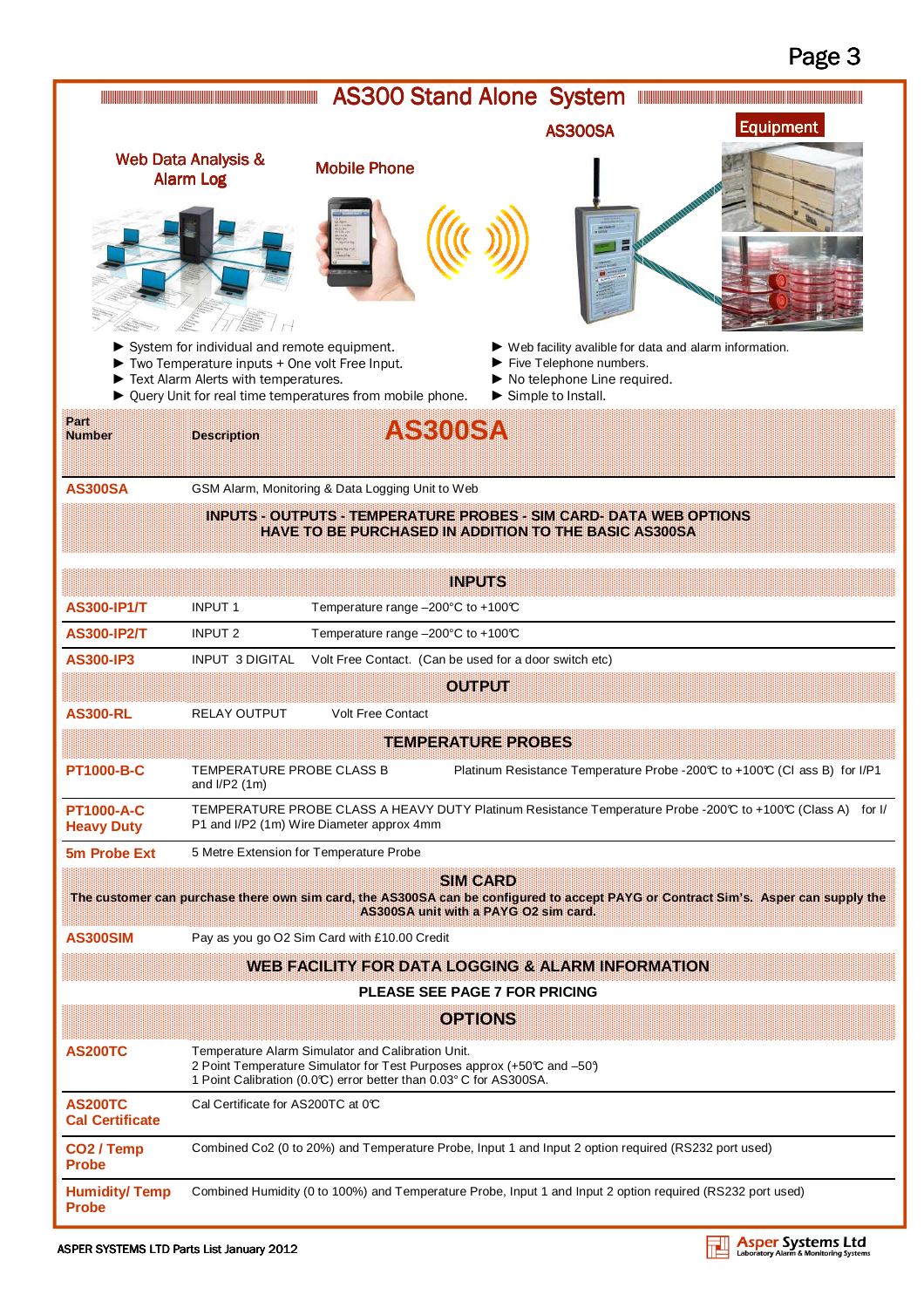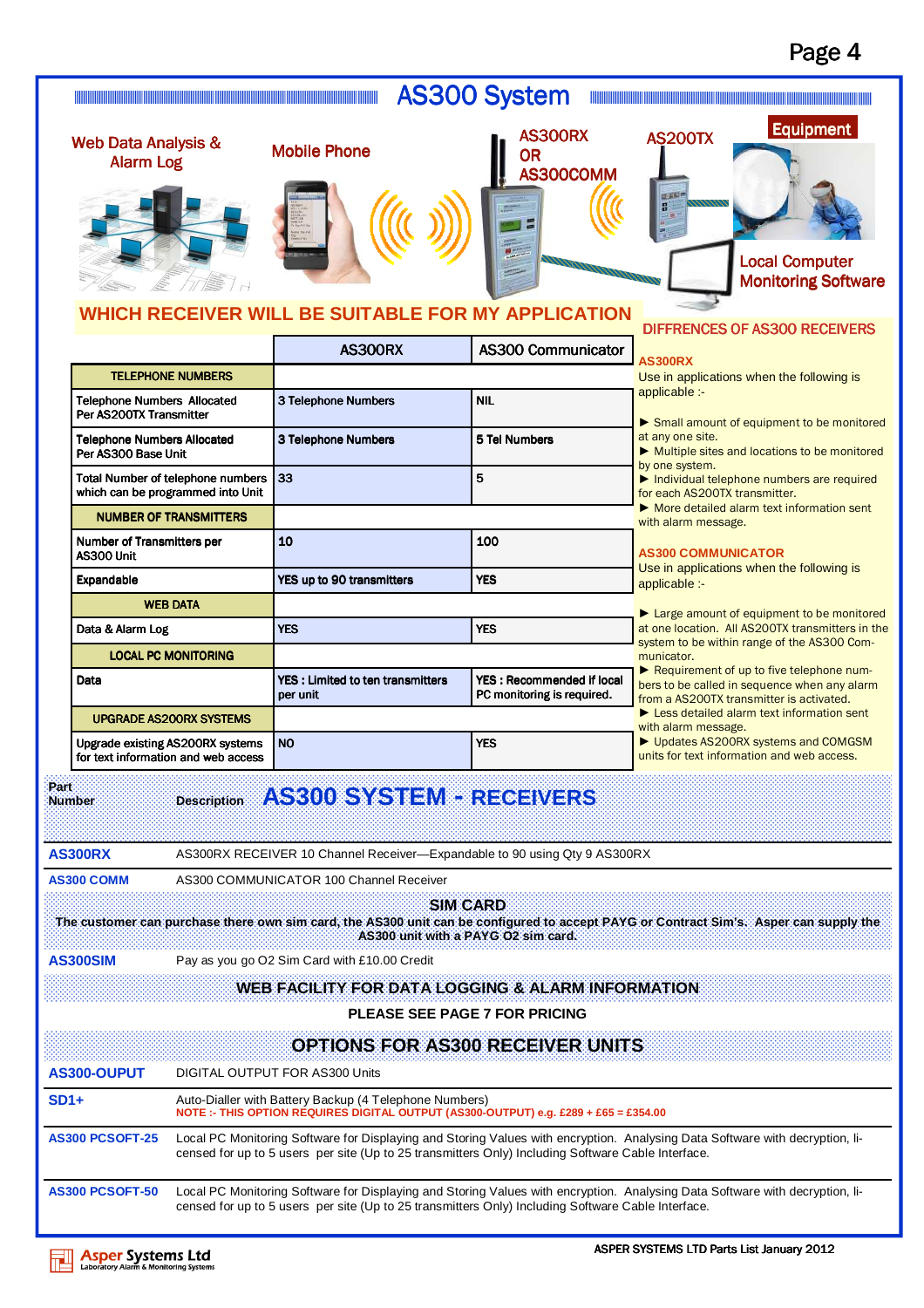| <b>AS200TX-200</b><br>-200°C to +100°C, Temperature Alarm and Data Transm itter, One Temperature Input (IP1), Mains Failure Alarm, Accuracy +/-<br>0.1 C across full range, resolution 0.1, Calibration facility, Holding Bracket and Power Supply.<br><b>ADDITIONAL INPUTS - TEMPERATURE PROBES</b><br><b>INPUTS</b><br><b>INPUT 2</b><br>IP <sub>2</sub> B<br>Temperature range $-200^{\circ}$ C to $+100^{\circ}$<br>IP3B<br><b>INPUT 3 DIGITAL</b><br>Volt Free Contact. (Can be used for a door switch etc)<br><b>TEMPERATURE PROBES</b><br><b>PT1000-B</b><br>TEMPERATURE PROBE CLASS B<br>Platinum Resistance Temperature Probe -200℃ to +10 0℃ (Class B) for I/P1 and I/P2 (1m)<br><b>PT1000-A</b><br>TEMPERATURE PROBE CLASS A HEAVY DUTY<br><b>Heavy Duty</b><br>Platinum Resistance Temperature Probe -200°C to +10 0°C (Class A) for I/P1 and I/P2 (1m) Wire Diameter approx 4mm<br><b>OPTIONS FOR AS300 TRANSMITTER UNIT</b><br><b>AS200TC</b><br>Temperature Alarm Simulator and Calibration Unit.<br>2 Point Temperature Simulator for Test Purposes approx (+50°C and -50°)<br>1 Point Calibration (0.0°C) error better than 0.03° C for AS300SA.<br><b>AS200TC</b><br>Cal Certificate for AS200TC at 0°C<br><b>Cal Certificate</b><br>ADDITIONAL OPTIONS FOR THE AS300SA & AS300 SYSTEMS<br><b>AS300 SYSTEM - TRANSCEIVER</b><br><b>AS200TR</b><br>Multi Channel Transceiver<br>ANTENNA<br><b>ANTGSM1</b><br>Higher Gain GSM Antenna<br><b>ANTGSM2</b><br>Magnetic based GSM Antenna with 2.5m of cable (Useful if reception varies across room)<br><b>ANTGSM3</b><br>High Powered Directional GSM Antenna with 2.5 m of cable (For very poor reception areas)<br><b>ANTRF1</b><br>High Gain 433MHz wireless Antenna for AS200RX, AS300RX and AS300 Communicator approx 1m in height with magnetic base<br>and 5m of cable.<br>TEMPERATURE PROBE EXTENSION FOR AS300SA PROBES<br><b>Probe Extension</b><br>Temperature Probe Extension 5 metres<br><b>D.C POWER EXTENSIONS</b><br>D.C Power Supply Extension Lead<br><b>PS EXT</b> | AS800 SYSTEME TRANSMITTERS | <b>Description</b> | Part:<br>Number |  |
|-----------------------------------------------------------------------------------------------------------------------------------------------------------------------------------------------------------------------------------------------------------------------------------------------------------------------------------------------------------------------------------------------------------------------------------------------------------------------------------------------------------------------------------------------------------------------------------------------------------------------------------------------------------------------------------------------------------------------------------------------------------------------------------------------------------------------------------------------------------------------------------------------------------------------------------------------------------------------------------------------------------------------------------------------------------------------------------------------------------------------------------------------------------------------------------------------------------------------------------------------------------------------------------------------------------------------------------------------------------------------------------------------------------------------------------------------------------------------------------------------------------------------------------------------------------------------------------------------------------------------------------------------------------------------------------------------------------------------------------------------------------------------------------------------------------------------------------------------------------------------------------------------------------------------------------------------------------------------------------------------------------------------------------------------------|----------------------------|--------------------|-----------------|--|
|                                                                                                                                                                                                                                                                                                                                                                                                                                                                                                                                                                                                                                                                                                                                                                                                                                                                                                                                                                                                                                                                                                                                                                                                                                                                                                                                                                                                                                                                                                                                                                                                                                                                                                                                                                                                                                                                                                                                                                                                                                                     |                            |                    |                 |  |
|                                                                                                                                                                                                                                                                                                                                                                                                                                                                                                                                                                                                                                                                                                                                                                                                                                                                                                                                                                                                                                                                                                                                                                                                                                                                                                                                                                                                                                                                                                                                                                                                                                                                                                                                                                                                                                                                                                                                                                                                                                                     |                            |                    |                 |  |
|                                                                                                                                                                                                                                                                                                                                                                                                                                                                                                                                                                                                                                                                                                                                                                                                                                                                                                                                                                                                                                                                                                                                                                                                                                                                                                                                                                                                                                                                                                                                                                                                                                                                                                                                                                                                                                                                                                                                                                                                                                                     |                            |                    |                 |  |
|                                                                                                                                                                                                                                                                                                                                                                                                                                                                                                                                                                                                                                                                                                                                                                                                                                                                                                                                                                                                                                                                                                                                                                                                                                                                                                                                                                                                                                                                                                                                                                                                                                                                                                                                                                                                                                                                                                                                                                                                                                                     |                            |                    |                 |  |
|                                                                                                                                                                                                                                                                                                                                                                                                                                                                                                                                                                                                                                                                                                                                                                                                                                                                                                                                                                                                                                                                                                                                                                                                                                                                                                                                                                                                                                                                                                                                                                                                                                                                                                                                                                                                                                                                                                                                                                                                                                                     |                            |                    |                 |  |
|                                                                                                                                                                                                                                                                                                                                                                                                                                                                                                                                                                                                                                                                                                                                                                                                                                                                                                                                                                                                                                                                                                                                                                                                                                                                                                                                                                                                                                                                                                                                                                                                                                                                                                                                                                                                                                                                                                                                                                                                                                                     |                            |                    |                 |  |
|                                                                                                                                                                                                                                                                                                                                                                                                                                                                                                                                                                                                                                                                                                                                                                                                                                                                                                                                                                                                                                                                                                                                                                                                                                                                                                                                                                                                                                                                                                                                                                                                                                                                                                                                                                                                                                                                                                                                                                                                                                                     |                            |                    |                 |  |
|                                                                                                                                                                                                                                                                                                                                                                                                                                                                                                                                                                                                                                                                                                                                                                                                                                                                                                                                                                                                                                                                                                                                                                                                                                                                                                                                                                                                                                                                                                                                                                                                                                                                                                                                                                                                                                                                                                                                                                                                                                                     |                            |                    |                 |  |
|                                                                                                                                                                                                                                                                                                                                                                                                                                                                                                                                                                                                                                                                                                                                                                                                                                                                                                                                                                                                                                                                                                                                                                                                                                                                                                                                                                                                                                                                                                                                                                                                                                                                                                                                                                                                                                                                                                                                                                                                                                                     |                            |                    |                 |  |
|                                                                                                                                                                                                                                                                                                                                                                                                                                                                                                                                                                                                                                                                                                                                                                                                                                                                                                                                                                                                                                                                                                                                                                                                                                                                                                                                                                                                                                                                                                                                                                                                                                                                                                                                                                                                                                                                                                                                                                                                                                                     |                            |                    |                 |  |
|                                                                                                                                                                                                                                                                                                                                                                                                                                                                                                                                                                                                                                                                                                                                                                                                                                                                                                                                                                                                                                                                                                                                                                                                                                                                                                                                                                                                                                                                                                                                                                                                                                                                                                                                                                                                                                                                                                                                                                                                                                                     |                            |                    |                 |  |
|                                                                                                                                                                                                                                                                                                                                                                                                                                                                                                                                                                                                                                                                                                                                                                                                                                                                                                                                                                                                                                                                                                                                                                                                                                                                                                                                                                                                                                                                                                                                                                                                                                                                                                                                                                                                                                                                                                                                                                                                                                                     |                            |                    |                 |  |
|                                                                                                                                                                                                                                                                                                                                                                                                                                                                                                                                                                                                                                                                                                                                                                                                                                                                                                                                                                                                                                                                                                                                                                                                                                                                                                                                                                                                                                                                                                                                                                                                                                                                                                                                                                                                                                                                                                                                                                                                                                                     |                            |                    |                 |  |
|                                                                                                                                                                                                                                                                                                                                                                                                                                                                                                                                                                                                                                                                                                                                                                                                                                                                                                                                                                                                                                                                                                                                                                                                                                                                                                                                                                                                                                                                                                                                                                                                                                                                                                                                                                                                                                                                                                                                                                                                                                                     |                            |                    |                 |  |
|                                                                                                                                                                                                                                                                                                                                                                                                                                                                                                                                                                                                                                                                                                                                                                                                                                                                                                                                                                                                                                                                                                                                                                                                                                                                                                                                                                                                                                                                                                                                                                                                                                                                                                                                                                                                                                                                                                                                                                                                                                                     |                            |                    |                 |  |
|                                                                                                                                                                                                                                                                                                                                                                                                                                                                                                                                                                                                                                                                                                                                                                                                                                                                                                                                                                                                                                                                                                                                                                                                                                                                                                                                                                                                                                                                                                                                                                                                                                                                                                                                                                                                                                                                                                                                                                                                                                                     |                            |                    |                 |  |
|                                                                                                                                                                                                                                                                                                                                                                                                                                                                                                                                                                                                                                                                                                                                                                                                                                                                                                                                                                                                                                                                                                                                                                                                                                                                                                                                                                                                                                                                                                                                                                                                                                                                                                                                                                                                                                                                                                                                                                                                                                                     |                            |                    |                 |  |
|                                                                                                                                                                                                                                                                                                                                                                                                                                                                                                                                                                                                                                                                                                                                                                                                                                                                                                                                                                                                                                                                                                                                                                                                                                                                                                                                                                                                                                                                                                                                                                                                                                                                                                                                                                                                                                                                                                                                                                                                                                                     |                            |                    |                 |  |
|                                                                                                                                                                                                                                                                                                                                                                                                                                                                                                                                                                                                                                                                                                                                                                                                                                                                                                                                                                                                                                                                                                                                                                                                                                                                                                                                                                                                                                                                                                                                                                                                                                                                                                                                                                                                                                                                                                                                                                                                                                                     |                            |                    |                 |  |
|                                                                                                                                                                                                                                                                                                                                                                                                                                                                                                                                                                                                                                                                                                                                                                                                                                                                                                                                                                                                                                                                                                                                                                                                                                                                                                                                                                                                                                                                                                                                                                                                                                                                                                                                                                                                                                                                                                                                                                                                                                                     |                            |                    |                 |  |
|                                                                                                                                                                                                                                                                                                                                                                                                                                                                                                                                                                                                                                                                                                                                                                                                                                                                                                                                                                                                                                                                                                                                                                                                                                                                                                                                                                                                                                                                                                                                                                                                                                                                                                                                                                                                                                                                                                                                                                                                                                                     |                            |                    |                 |  |
|                                                                                                                                                                                                                                                                                                                                                                                                                                                                                                                                                                                                                                                                                                                                                                                                                                                                                                                                                                                                                                                                                                                                                                                                                                                                                                                                                                                                                                                                                                                                                                                                                                                                                                                                                                                                                                                                                                                                                                                                                                                     |                            |                    |                 |  |
|                                                                                                                                                                                                                                                                                                                                                                                                                                                                                                                                                                                                                                                                                                                                                                                                                                                                                                                                                                                                                                                                                                                                                                                                                                                                                                                                                                                                                                                                                                                                                                                                                                                                                                                                                                                                                                                                                                                                                                                                                                                     |                            |                    |                 |  |
|                                                                                                                                                                                                                                                                                                                                                                                                                                                                                                                                                                                                                                                                                                                                                                                                                                                                                                                                                                                                                                                                                                                                                                                                                                                                                                                                                                                                                                                                                                                                                                                                                                                                                                                                                                                                                                                                                                                                                                                                                                                     |                            |                    |                 |  |
|                                                                                                                                                                                                                                                                                                                                                                                                                                                                                                                                                                                                                                                                                                                                                                                                                                                                                                                                                                                                                                                                                                                                                                                                                                                                                                                                                                                                                                                                                                                                                                                                                                                                                                                                                                                                                                                                                                                                                                                                                                                     |                            |                    |                 |  |
|                                                                                                                                                                                                                                                                                                                                                                                                                                                                                                                                                                                                                                                                                                                                                                                                                                                                                                                                                                                                                                                                                                                                                                                                                                                                                                                                                                                                                                                                                                                                                                                                                                                                                                                                                                                                                                                                                                                                                                                                                                                     |                            |                    |                 |  |
|                                                                                                                                                                                                                                                                                                                                                                                                                                                                                                                                                                                                                                                                                                                                                                                                                                                                                                                                                                                                                                                                                                                                                                                                                                                                                                                                                                                                                                                                                                                                                                                                                                                                                                                                                                                                                                                                                                                                                                                                                                                     |                            |                    |                 |  |
|                                                                                                                                                                                                                                                                                                                                                                                                                                                                                                                                                                                                                                                                                                                                                                                                                                                                                                                                                                                                                                                                                                                                                                                                                                                                                                                                                                                                                                                                                                                                                                                                                                                                                                                                                                                                                                                                                                                                                                                                                                                     |                            |                    |                 |  |

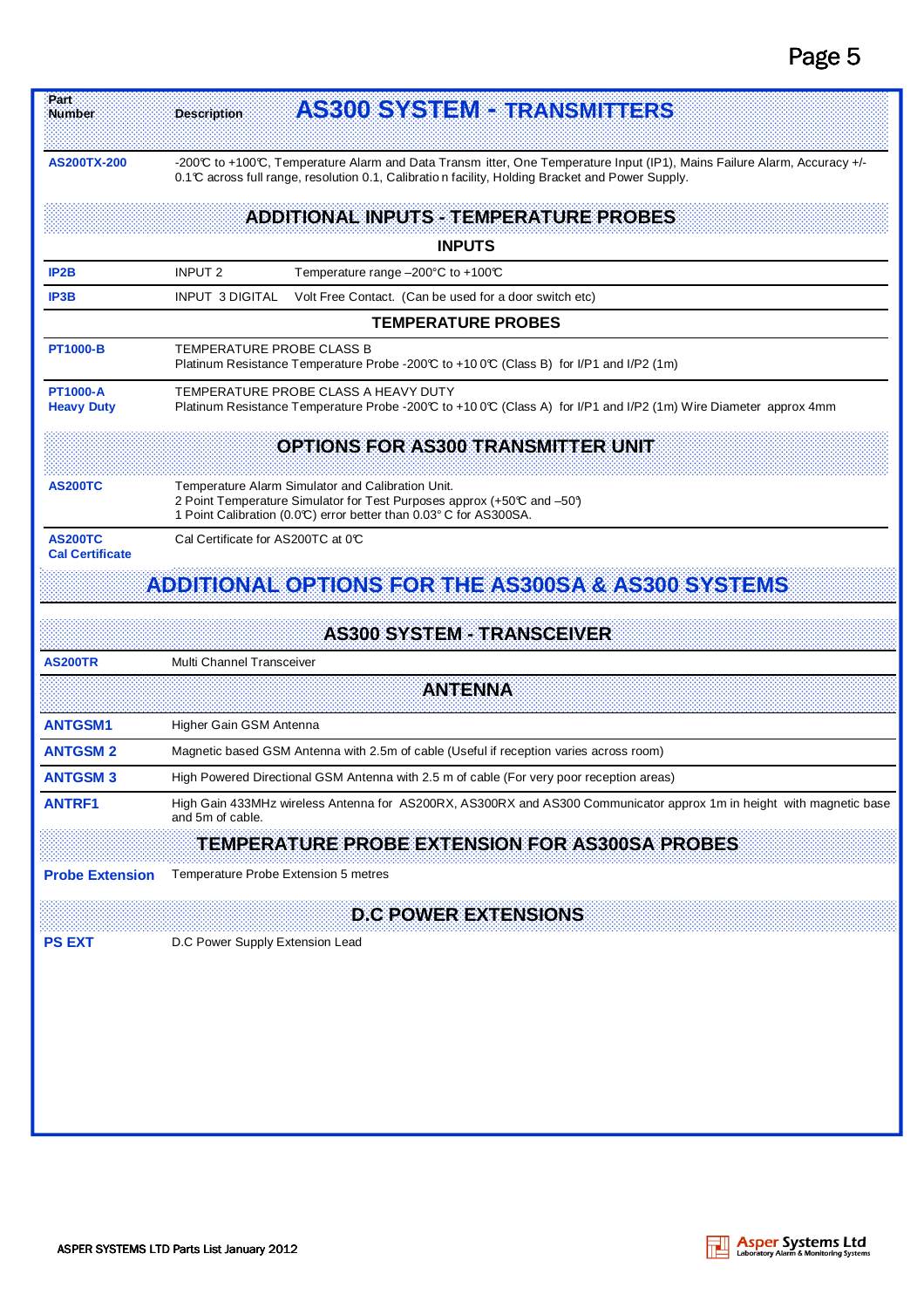| <b>AS200 System</b><br><u> III. Album album album album album album album album album album album album album album album album album a</u><br><u> Alimento de la componentación de la componentación de la componentación de la componentación de la componentación de la componentación de la componentación de la componentación de la componentación de la componentación d</u>                    |                                                                                                                                                                                                                                |  |  |  |  |
|--------------------------------------------------------------------------------------------------------------------------------------------------------------------------------------------------------------------------------------------------------------------------------------------------------------------------------------------------------------------------------------------------------|--------------------------------------------------------------------------------------------------------------------------------------------------------------------------------------------------------------------------------|--|--|--|--|
| <b>NOTE</b><br><b>AS200RX</b><br>AS300 COMM<br><b>AS200TX</b><br>Equipment<br>WE WOULD RECOMENED THAT ALL<br><b>00 0</b><br><b>NEW SYSTEMS PURCHASED USE</b><br>THE AS300RX OR AS300 COMMU-<br><b>Mobile Phone</b><br>ΞВ<br>NICATOR.<br>The AS200RX IS NOW A LEGACY<br><b>PRODUCT</b><br><b>Local Computer</b><br>翻<br>Web Data Analysis &<br><b>Monitoring Software</b><br><b>Alarm Log</b><br>$SD1+$ |                                                                                                                                                                                                                                |  |  |  |  |
| Part<br><b>Number</b>                                                                                                                                                                                                                                                                                                                                                                                  | AS2008SYSTEMBEREGEMERS<br><b>Description</b>                                                                                                                                                                                   |  |  |  |  |
| <b>AS200RX</b>                                                                                                                                                                                                                                                                                                                                                                                         | AS200RX RECEIVER with Administrator Key-Fob                                                                                                                                                                                    |  |  |  |  |
| <b>AS300 COMM</b>                                                                                                                                                                                                                                                                                                                                                                                      | AS300 COMMUNICATOR 100 Channel Receiver                                                                                                                                                                                        |  |  |  |  |
|                                                                                                                                                                                                                                                                                                                                                                                                        | <b>OPTIONS FOR AS200 RECEIVER UNIT</b>                                                                                                                                                                                         |  |  |  |  |
| $SD1+$                                                                                                                                                                                                                                                                                                                                                                                                 | Auto-Dialler with Battery Backup (4 Telephone Numbers)                                                                                                                                                                         |  |  |  |  |
| <b>RX Buffer</b>                                                                                                                                                                                                                                                                                                                                                                                       | Data Buffer Store for Tx's (Approx 170 Days @ 1 Transmitter)                                                                                                                                                                   |  |  |  |  |
| <b>AS200KF1</b>                                                                                                                                                                                                                                                                                                                                                                                        | Additional Administrator Key-Fob (KF1)                                                                                                                                                                                         |  |  |  |  |
| <b>AS200 KF2</b>                                                                                                                                                                                                                                                                                                                                                                                       | Acknowledgers Key-Fob (KF2)                                                                                                                                                                                                    |  |  |  |  |
| AS200-SW-25                                                                                                                                                                                                                                                                                                                                                                                            | Monitoring Software for Displaying and Storing Values with encryption. Analysing Data Software with decryption, licensed for<br>up to 5 users per site (Up to 25 transmitters Only)                                            |  |  |  |  |
| AS200-SW-50                                                                                                                                                                                                                                                                                                                                                                                            | Monitoring Software for Displaying and Storing Values with encryption. Analysing Data Software with decryption, licensed for<br>up to 5 users per site (Up to 50 transmitters Only)                                            |  |  |  |  |
|                                                                                                                                                                                                                                                                                                                                                                                                        | <b>AS200 SYSTEM - TRANSMITTERS</b>                                                                                                                                                                                             |  |  |  |  |
| <b>AS200TX-200</b>                                                                                                                                                                                                                                                                                                                                                                                     | -200°C to +100°C, Temperature Alarm and Data Transm itter, One Temperature Input (IP1), Mains Failure Alarm, Accuracy +/-<br>0.1 C across full range, resolution 0.1, Calibratio n facility, Holding Bracket and Power Supply. |  |  |  |  |
|                                                                                                                                                                                                                                                                                                                                                                                                        | <b>ADDITIONAL INPUTS - TEMPERATURE PROBES</b>                                                                                                                                                                                  |  |  |  |  |
|                                                                                                                                                                                                                                                                                                                                                                                                        | <b>INPUTS</b>                                                                                                                                                                                                                  |  |  |  |  |
| IP <sub>2</sub> B                                                                                                                                                                                                                                                                                                                                                                                      | <b>INPUT 2</b><br>Temperature range $-200^{\circ}$ C to +100°C                                                                                                                                                                 |  |  |  |  |
| IP3B                                                                                                                                                                                                                                                                                                                                                                                                   | <b>INPUT 3 DIGITAL</b><br>Volt Free Contact. (Can be used for a door switch etc)                                                                                                                                               |  |  |  |  |
|                                                                                                                                                                                                                                                                                                                                                                                                        | <b>TEMPERATURE PROBES</b>                                                                                                                                                                                                      |  |  |  |  |
| <b>PT1000-B</b>                                                                                                                                                                                                                                                                                                                                                                                        | TEMPERATURE PROBE CLASS B<br>Platinum Resistance Temperature Probe -200℃ to +10 0℃ (Class B) for I/P1 and I/P2 (1m)                                                                                                            |  |  |  |  |
| <b>PT1000-A</b><br><b>Heavy Duty</b>                                                                                                                                                                                                                                                                                                                                                                   | TEMPERATURE PROBE CLASS A HEAVY DUTY<br>Platinum Resistance Temperature Probe -200°C to +100°C (Class A) for I/P1 and I/P2 (1m) Wire Diameter approx 4mm                                                                       |  |  |  |  |
|                                                                                                                                                                                                                                                                                                                                                                                                        | <b>OPTIONS FOR AS200 TRANSMITTER UNIT</b>                                                                                                                                                                                      |  |  |  |  |
| <b>AS200TC</b>                                                                                                                                                                                                                                                                                                                                                                                         | Temperature Alarm Simulator and Calibration Unit.<br>2 Point Temperature Simulator for Test Purposes approx (+50°C and -50°)<br>1 Point Calibration (0.0°C) error better than 0.03° C for AS300SA.                             |  |  |  |  |
| <b>AS200TC</b><br><b>Cal Certificate</b>                                                                                                                                                                                                                                                                                                                                                               | Cal Certificate for AS200TC at 0°C                                                                                                                                                                                             |  |  |  |  |
|                                                                                                                                                                                                                                                                                                                                                                                                        | <b>AS200 SYSTEM - TRANSCEIVER</b>                                                                                                                                                                                              |  |  |  |  |
| <b>AS200TR</b>                                                                                                                                                                                                                                                                                                                                                                                         | Multi Channel Transceiver                                                                                                                                                                                                      |  |  |  |  |